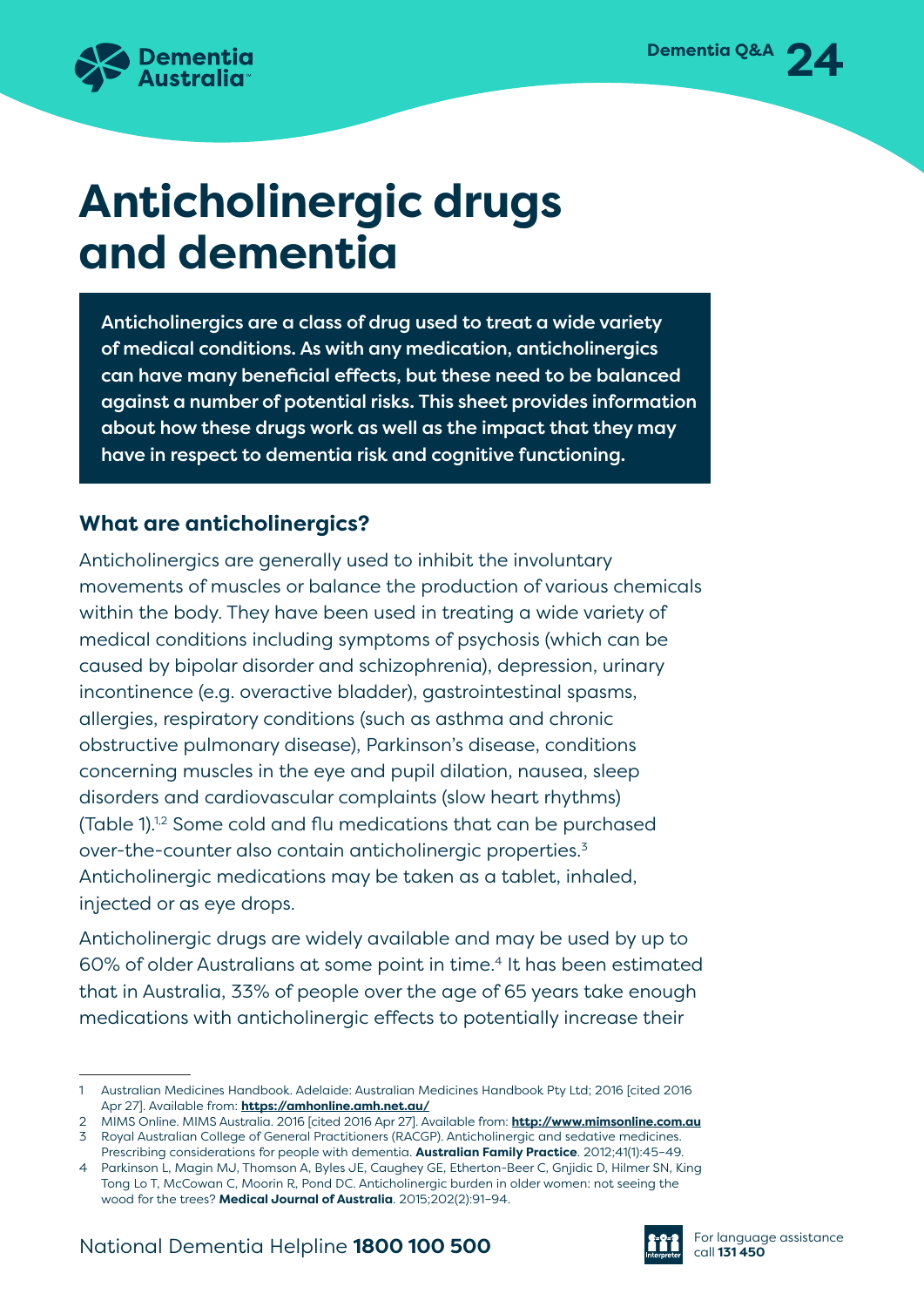risk of harm.<sup>5</sup> The use of anticholinergics is more common in older people because these drugs are prescribed for the symptomatic management of medical conditions that often occur in later life.

#### **How do anticholinergic drugs work?**

Anticholinergics are a class of drug that block the action of acetylcholine in the nervous system, a chemical (neurotransmitter) that is used to control messages travelling from one cell to another. They do this by blocking the binding of acetylcholine to its receptor in the nerve cells. In the brain, acetylcholine is involved in learning and memory whereas in the rest of the body, it stimulates muscle contractions.

However, drugs other than pure anticholinergic agents can also produce anticholinergic effects. These include tricyclic antidepressants, antihistamines, and antipsychotic drugs.6

| <b>Main Use</b>  | <b>Generic Name</b> | <b>Brand Name(s)</b>                                          |
|------------------|---------------------|---------------------------------------------------------------|
| <b>Psychosis</b> | Chlorpromazine*     | Largactil <sup>®</sup>                                        |
|                  | Olanzapine*         | APO-Olanzapine®, Auro-Olanzapine®,                            |
|                  |                     | Chemmart Olanzapine®, Lanzek®,                                |
|                  |                     | Olanzacor®, Olazapine Generichealth®,                         |
|                  |                     | Olanzapine Sandoz®, Olanzapine-                               |
|                  |                     | Synthon <sup>®</sup> , Ozin <sup>®</sup> , Stada Olanzapine®, |
|                  |                     | Pharmacy Choice Olanzapine®, Terry                            |
|                  |                     | White Chemists Olanzapine <sup>®</sup> , Zylap <sup>®</sup> , |
|                  |                     | Zypine <sup>®</sup> , Zyprexa®                                |
|                  | Pericyazine*        | Neulactil <sup>®</sup>                                        |

#### Table 1. Medicines with anticholinergic properties<sup>7,8,9,10</sup>

**Dementia Q&A** 24

<sup>5</sup> Ball PA, Morrissey H, Pilotto LSJ. Anticholinergic burden assessed using general practice electronic records. **Journal of Pharmacy Practice and Research**. 2013;43(3):202–205.

<sup>6</sup> Therapeutic Guidelines. eTG Complete. November 2015 [cited 2016 Apr 27]. Available from: **<https://tgldcdp.tg.org.au/etgcomplete>**

<sup>7</sup> Australian Medicines Handbook. Adelaide: Australian Medicines Handbook Pty Ltd; 2016 [cited 2016 Apr 27]. Available from: **<https://amhonline.amh.net.au/>**

<sup>8</sup> MIMS Online. MIMS Australia. 2016 [cited 2016 Apr 27]. Available from: **<http://www.mimsonline.com.au>** 9 Royal Australian College of General Practitioners (RACGP). Anticholinergic and sedative medicines. Pre-

scribing considerations for people with dementia. **Australian Family Practice**. 2012;41(1):45–49. 10 Gadzhanova SV, Roughead EE, Robinson M. Use of Medicines with Anticholinergic and Sedative

Effect Before and After Initiation of Anti-Demential Medications. **Drugs-Real World Outcomes.** 2015; 2(1):53–60.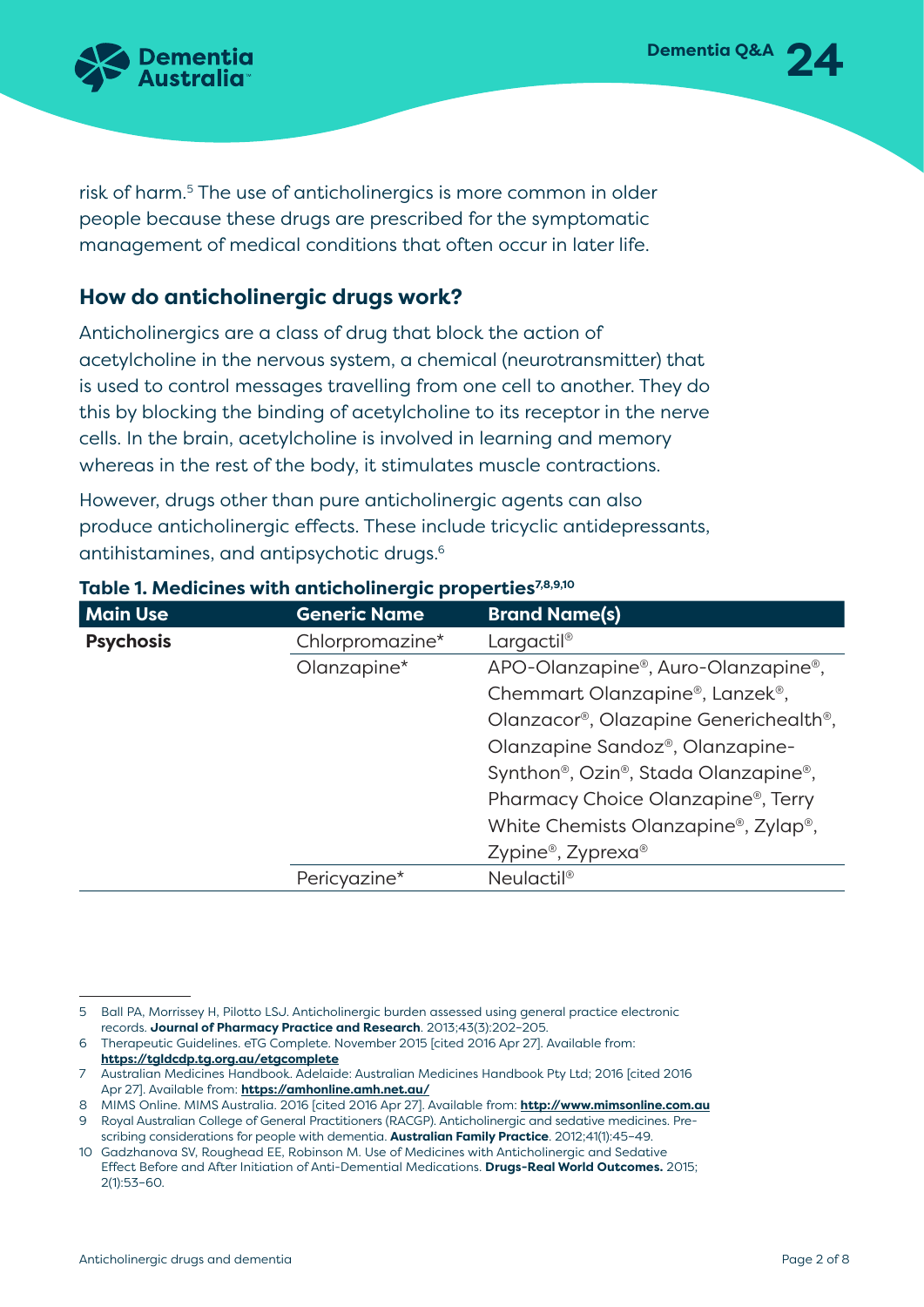

| <b>Main Use</b>             | <b>Generic Name</b>            | <b>Brand Name(s)</b>                                                       |
|-----------------------------|--------------------------------|----------------------------------------------------------------------------|
| <b>Depression</b>           | Amitriptyline*                 | APO-Amitriptyline®, Amitriptyline                                          |
|                             |                                | Alphapharm <sup>®</sup> , Chemmart                                         |
|                             |                                | Amitriptyline®, Endep®, Entrip®, Terry                                     |
|                             |                                | White Chemists Amitriptyline <sup>®</sup>                                  |
|                             | Clomipramine*                  | Anafranil <sup>®</sup> , Chemmart Clomipramine <sup>®</sup> ,              |
|                             |                                | GenRx Clomipramine®, Placil®, Terry                                        |
|                             |                                | White Chemists Clomipramine <sup>®</sup>                                   |
|                             | Dothiepin*                     | Dothep <sup>®</sup>                                                        |
|                             | Doxepin*                       | Deptran®, Sinequan®                                                        |
|                             | Imipramine*                    | Tofranil <sup>®</sup> , Tolerade <sup>®</sup>                              |
|                             | Nortriptyline*                 | Allegron®                                                                  |
| <b>Urinary incontinence</b> | Darifenacin <sup>t</sup>       | Enablex <sup>®</sup>                                                       |
|                             | Oxybutynin                     | Ditropan <sup>®</sup> , Oxybutynin Sandoz®,                                |
|                             |                                | Oxybutynin Winthrop®, Oxytrol®                                             |
|                             | Propantheline                  | Pro-Banthine <sup>®</sup>                                                  |
|                             | Solifenacin <sup>t</sup>       | Vesicare <sup>®</sup>                                                      |
|                             | Tolterodine <sup>t</sup>       | Detrusitol <sup>®</sup>                                                    |
| <b>Allergies</b>            | Brompheniramine* <sup>†</sup>  | Demazin <sup>®</sup> , Dimetapp <sup>®</sup>                               |
| (antihistamines)            | Chlorpheniramine* <sup>†</sup> | APOHealth, Chemists' Own <sup>®</sup> , Codral®,                           |
|                             |                                | Demazin <sup>®</sup>                                                       |
|                             | Cyproheptadine*                | Periactin <sup>®</sup>                                                     |
|                             | Diphenhydramine* <sup>†</sup>  | Benadryl®, Chemists' Own®, Difenacol®,                                     |
|                             |                                | Snuzaid <sup>®</sup> , Unisom <sup>®</sup>                                 |
|                             | Pheniramine* <sup>†</sup>      | Avil <sup>®</sup> , Naphcon-A®, Visine®                                    |
|                             | Promethazine* <sup>†</sup>     | Allersoothe®, Avomine®, Gold Cross®,                                       |
|                             |                                | Phenergen®, Sandoz Fenezal®                                                |
| <b>Respiratory</b>          | Aclidinium                     | Bretaris Genuair <sup>®</sup>                                              |
| conditions                  | Glycopyrronium                 | Seebri <sup>®</sup> , Ultibro <sup>®</sup>                                 |
|                             | Ipratropium                    | Aeron <sup>®</sup> , APO-Ipratropium <sup>®</sup> , Aproven <sup>®</sup> , |
|                             |                                | Atrovent <sup>®</sup> , Chemmart Ipratropium <sup>®</sup> ,                |
|                             |                                | GenRx®, Ipratrin®, Ipravent®, Terry                                        |
|                             |                                | White Chemists Ipratropium <sup>®</sup>                                    |
|                             | Tiotropium                     | Spiolto <sup>®</sup> , Spiriva <sup>®</sup>                                |
|                             | Umeclidinium                   | Anoro Ellipta®, Incruse Ellipta®                                           |
| <b>Parkinson's disease</b>  | Amantadine                     | Symmetrel <sup>®</sup>                                                     |
|                             | Benzhexol                      | Artane <sup>®</sup>                                                        |
|                             | Benztropine                    | Benztrop <sup>®</sup> , Cogentin <sup>®</sup>                              |
|                             | Biperiden                      | Akineton <sup>®</sup>                                                      |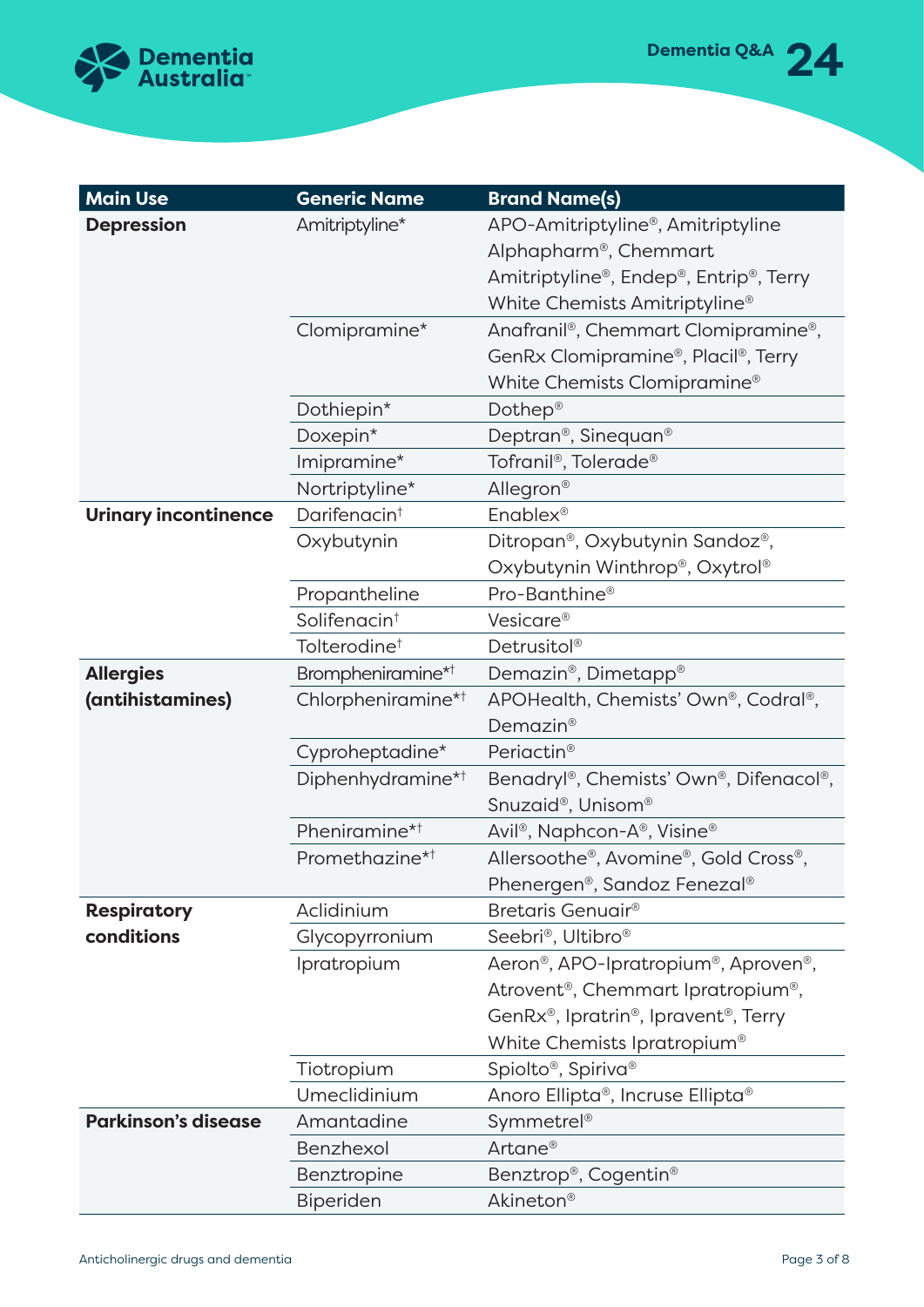

| <b>Main Use</b> | <b>Generic Name</b>         | <b>Brand Name(s)</b>                                       |
|-----------------|-----------------------------|------------------------------------------------------------|
| Eye conditions  | Atropine                    | Atropt <sup>®</sup> , Minims Atropine <sup>®</sup>         |
|                 | Cyclopentolate <sup>†</sup> | Cyclogyl <sup>®</sup> , Minims Cyclopentolate <sup>®</sup> |
|                 | Homatropine                 | Isopto <sup>®</sup>                                        |
|                 | Tropicamide <sup>†</sup>    | Minims Tropicamide®, Mydriacyl®                            |

**Please note** that this is not an exhaustive list of all possible medications with anticholinergic properties. Those drugs with significant anticholinergic effects and/or have an anticholinergic mode of action have been included.

\* These drugs are not pure anticholinergic agents but do exhibit significant anticholinergic effects. † Not listed on the Pharmaceutical Benefits Scheme (PBS)..

#### **What side-effects are associated with the use ofanticholinergic drugs?**

Common anticholinergic side-effects include dry mouth, drowsiness, blurred vision, urinary retention and constipation. At very high doses (including deliberate or unintentional overdose) anticholinergic delirium may occur with enlarged pupils, hot, dry and flushed skin and tachycardia (faster than normal heart rate).<sup>11,12</sup>

## **What are the implications of anticholinergic drugs with respect to dementia risk?**

The impact of anticholinergic drugs on people's likelihood of developing dementia has received increasing attention, although the research findings are mixed. In a recent study that followed participants for an average of seven years, higher cumulative anticholinergic use was associated with dementia risk. Specifically, older people in the highest exposure category had a 1.5-fold increased risk of developing dementia compared with non-users. Further, the increased risk for dementia remained consistent across the various

<sup>11</sup> Australian Medicines Handbook. Adelaide: Australian Medicines Handbook Pty Ltd; 2016 [cited 2016 Apr 27]. Available from: **<https://amhonline.amh.net.au/>**

<sup>12</sup> Therapeutic Guidelines. eTG Complete. November 2015 [cited 2016 Apr 27]. Available from: **<https://tgldcdp.tg.org.au/etgcomplete>**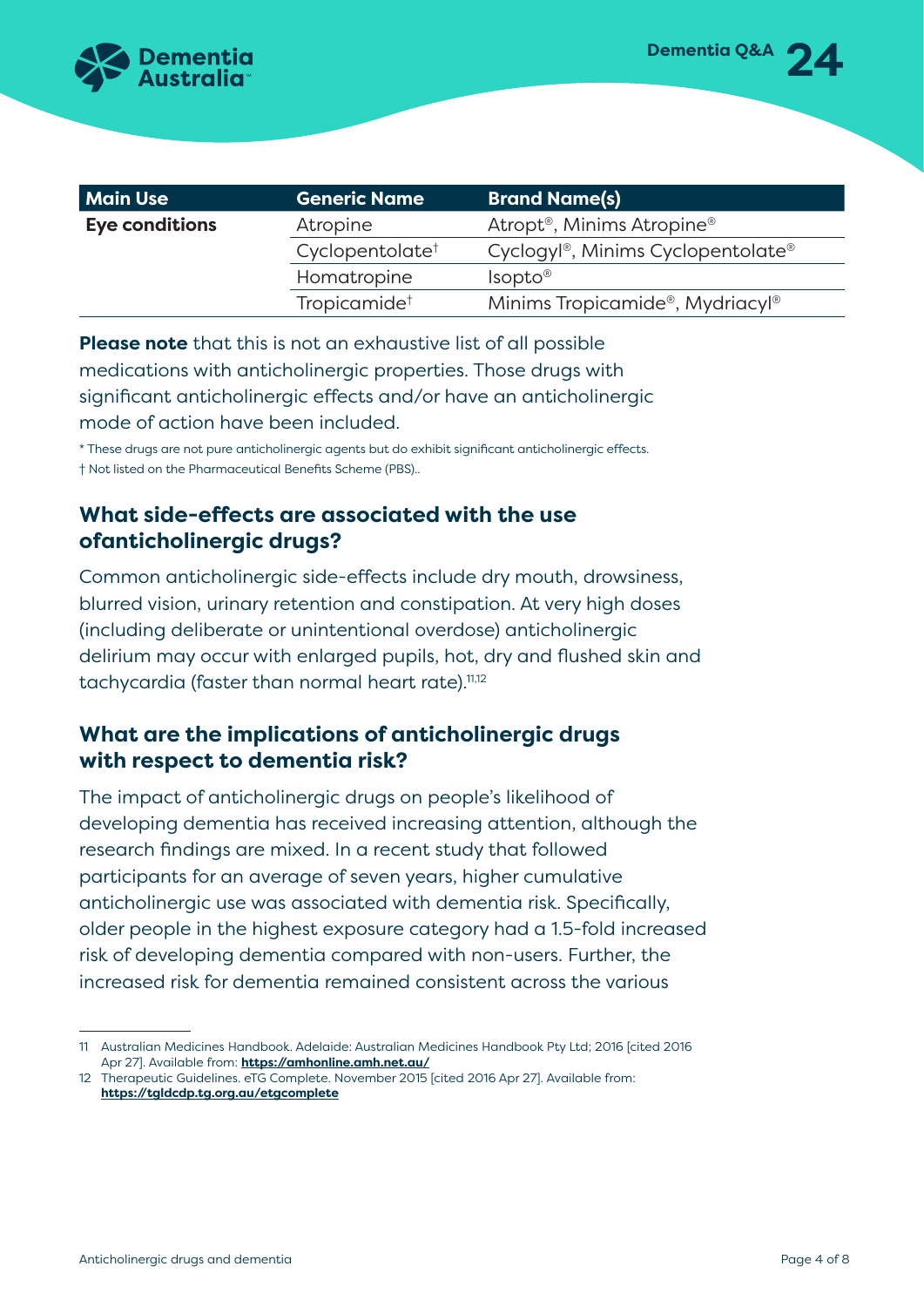

types of anticholinergic drugs.<sup>13</sup> In contrast, other studies have found no link between anticholinergic medication use and dementia risk.<sup>14</sup> It is unclear whether or not dementia associated with anticholinergic drug use is reversible, even if the medication has been stopped for a number of years.

It is possible that anticholinergic use is associated with an increased risk of mild cognitive impairment (MCI). One study has shown that compared with older adults with no exposure to anticholinergic drugs, the odds for having a diagnosis of MCI may be more than two times greater among older adults who were exposed to at least three possible anticholinergic drugs for at least three months.15

The mechanism by which anticholinergics may increase risk for dementia is not yet known. Larger studies following participants over longer time periods are necessary to understand the true long-term impact of these drugs on the brain.

#### **What are the impacts of anticholinergic drugs on cognitive functioning?**

People may feel drowsy and less attentive after they have taken an anticholinergic medicine, but these are short-term, reversible changes. Older people may be more susceptible to anticholinergic effects such as confusion or delirium, which in turn may increase their risk of falls or hospitalisation.16,17 Research has shown that some older people taking anticholinergic medications perform more poorly on tasks involving short-term memory, verbal reasoning, planning, and problem solving

<sup>13</sup> Gray SL, Anderson ML, Dublin S, Hanlon JT, Hubbard R, Walker R, Yu O, Crane PK, Larson EB. Cumulative use of strong anticholinergics and incident dementia. A prospective cohort study **JAMA Internal Medicine**. 2015;175(3):401–407.

<sup>14</sup> Ancelin ML, Artero S, Portet F, Dupuy AM, Touchon J, Rithie K. Non-degenerative mild cognitive impairment in elderly people and use of anticholinergic drugs: longitudinal cohort study. **BMJ**. 2006;332(7539):455–459.

<sup>15</sup> Cai X, Campbell N, Khan B, Callahan C, Boustani M. Long-term anticholinergic use and the aging brain. **Alzheimer's and Dementia.** 2013;9(4):377–385.

<sup>16</sup> Campbell N, Boustani MA, Limbil T. The cognitive impact of anticholinergics: a clinical review. **Clinical Interventions in Aging.** 2009; 4(1):225–233.

<sup>17</sup> Kalisch Ellett LM, Pratt NL, Ramsay EN, Barratt JD, Roughead EE. Multiple anticholinergic medication use and risk of hospital admission for confusion or dementia. **Journal of the American Geriatrics Society**, 2014;62:1916–1922.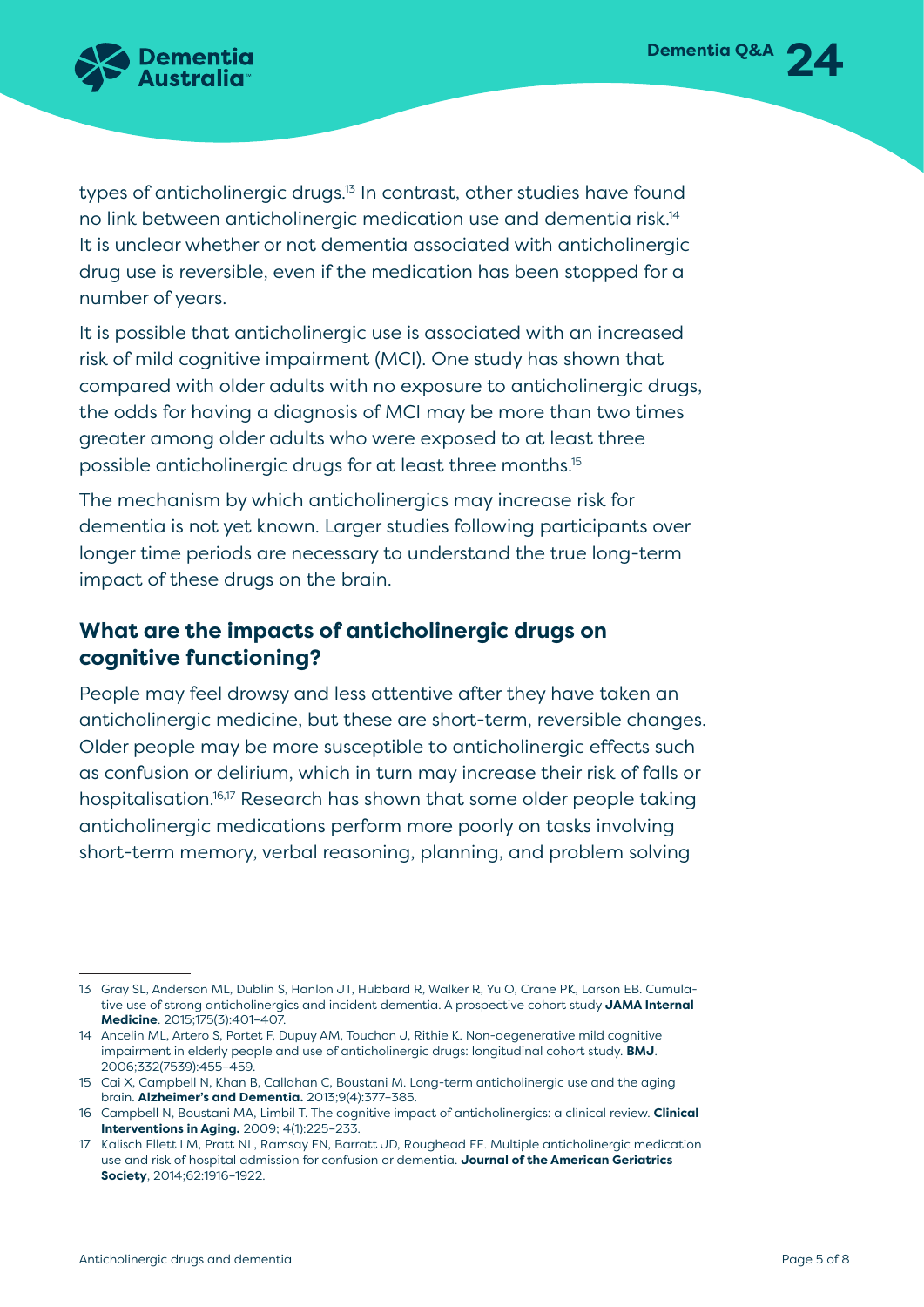

compared to those who are not using these drugs,18,19 although in one study, no association was found between anticholinergic drug use and any cognitive measures for people already diagnosed with MCI or Alzheimer's disease.20

Anticholinergics are believed to impact cognitive function because of its role in blocking the action of acetylcholine in the brain. Acetylcholine is an important neurotransmitter involved in memory processes, particularly short-term memory and attention. Decreasing the action of acetylcholine may, therefore, lead to reduced memory performance.

#### **Do anticholinergic drugs interact with Alzheimer's disease medications?**

Cholinesterase inhibitors, such as donepezil and rivastigmine, may offer temporary relief from the symptoms of Alzheimer's disease. Enzymes called cholinesterases break down acetylcholine in the brain and if their action is inhibited, more acetylcholine is available for communication between brain cells. Some people may find improvements in their ability to think clearly, memory, function in daily activities and behavioural and psychological symptoms.

Anticholinergic drugs, which block the transmission of acetylcholine in the brain, have the opposite pharmacological action to cholinesterase inhibitors. Concurrently taking cholinesterase inhibitors and anticholinergic medications may reduce or nullify the effectiveness of both medications.21 In order to achieve maximum therapeutic effects, these drugs generally should not be used in combination with each other.

<sup>18</sup> Risacher S. McDonald BC, Tallman EF, West JD, Farlow MR, Unverzagt, FW, Gao S, Boustani M, Crane PK, Petersen RC, Jack CR, Jaqust WJ, Aisen PS, Weiner MW, Saykin AJ. Association between anticholinergic medication use and cognition, brain metabolism, and brain atrophy in cognitively normal older adults **JAMA Neurology**. 2016; Published online April 18, 2016. doi:10.1001/jamaneurol.2016.0580.

<sup>19</sup> Sittironnarit G, Ames D, Bush AI, Faux N, Flicker L, Foster J, Hilmer S, Lautenschlager NT, Maruff P, Masters CL, Martins RN, Rowe C, Szoeke C, Ellis KA, AIBL research group. Effects of anticholinergic drugs on cognitive function in older Australians: Results from the AIBL Study. **Dementia and Geriatric Cognitive Disorders.** 2011; 31:173–178.

<sup>20</sup> ibid

<sup>21</sup> Gadzhanova SV, Roughead EE, Robinson M. Use of Medicines with Anticholinergic and Sedative Effect Before and After Initiation of Anti-Demential Medications. **Drugs-Real World Outcomes.** 2015; 2(1):53–60.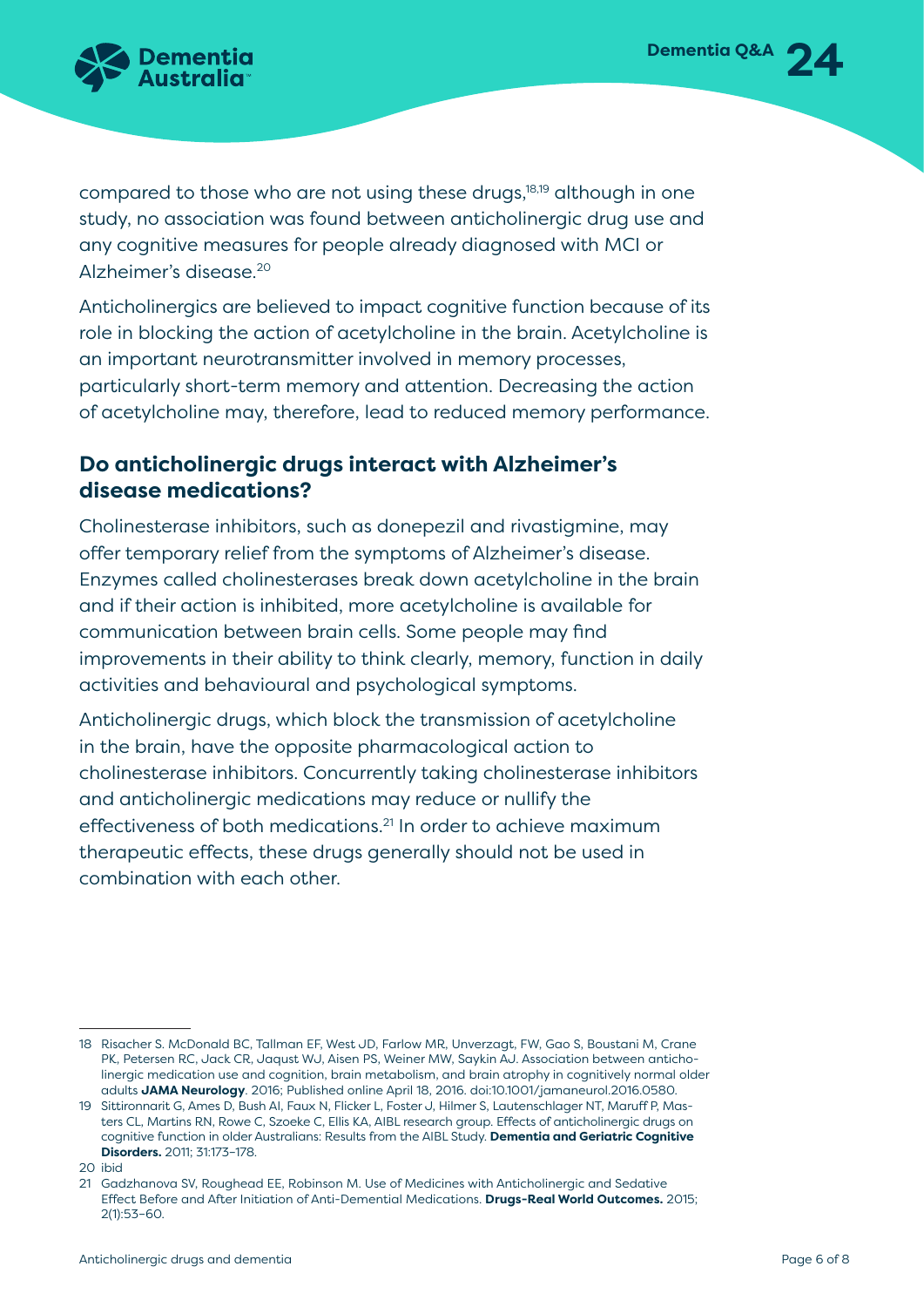

#### **What are the potential interactions with other common drugs?**

Giving an anticholinergic drug with other drugs with known anticholinergic effects will not only increase therapeutic impact of the medication but also the risk of any potential adverse effects. Conversely, combining anticholinergics with drugs that increase the concentration of acetylcholine in the brain (e.g. cholinesterase inhibitors) will reduce the anticholinergic effect.<sup>22</sup> Anticholinergics may also interact with other medications. For example, tolterodine (a medication used for treating an overactive bladder) may increase warfarin's anticoagulant (blood thinning) effect and therefore, the risk of bleeding.23

## **What are the impacts of taking one or more medicines with anticholinergic properties?**

The cumulative, sedative effect of taking one or more medicines with anticholinergic properties is known as the anticholinergic 'load' or 'burden'.24 This may occur from an individual anticholinergic medicine or taking multiple medicines (even at low doses) that have of anticholinergic properties.25 As the anticholinergic burden increases, so too does the possibility of experiencing medication side-effects and cognitive decline.

Anticholinergics should be used with caution in older adults and avoided if possible in people who have dementia. It is generally recommended that for conditions with no therapeutic alternatives, the lowest effective dose of anticholinergic medication should be prescribed.26 Reducing the number and dose of anticholinergic and sedative medicines may improve cognitive function and reduce the likelihood of adverse events in older people.<sup>27,28</sup>

<sup>22</sup> Australian Medicines Handbook. Adelaide: Australian Medicines Handbook Pty Ltd; 2016 [cited 2016 Apr 27]. Available from: **<https://amhonline.amh.net.au/>**

<sup>23</sup> ibid

<sup>24</sup> Royal Australian College of General Practitioners (RACGP). Anticholinergic and sedative medicines. Prescribing considerations for people with dementia. **Australian Family Practice**. 2012;41(1):45–49.

<sup>25</sup> Parkinson L, Magin MJ, Thomson A, Byles JE, Caughey GE, Etherton-Beer C, Gnjidic D, Hilmer SN, King Tong Lo T, McCowan C, Moorin R, Pond DC. Anticholinergic burden in older women: not seeing the wood for the trees? **Medical Journal of Australia**. 2015;202(2):91–94.

<sup>26</sup> Australian Medicines Handbook. Adelaide: Australian Medicines Handbook Pty Ltd; 2016 [cited 2016 Apr 27]. Available from: **<https://amhonline.amh.net.au/>**

<sup>27</sup> Royal Australian College of General Practitioners (RACGP). Anticholinergic and sedative medicines. Prescribing considerations for people with dementia. **Australian Family Practice**. 2012;41(1):45–49.

<sup>28</sup> Salahudeen MS, Duffull SB. Nishtala PS. Impact of anticholinergic discontinuation on cognitive outcomes in older people: A systematic review. **Drugs and Aging,** 2014; 31:185–192.